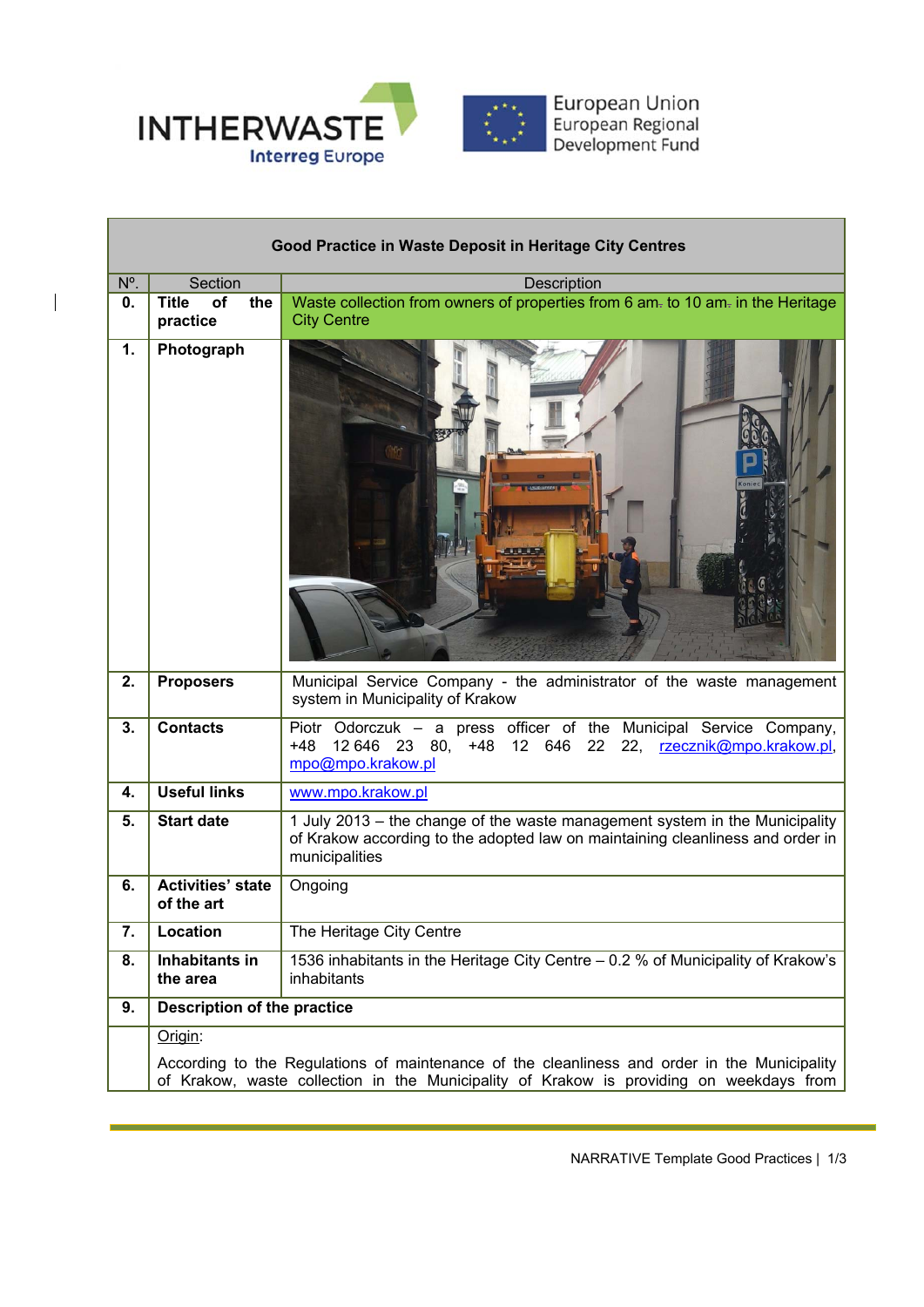

6 am. to 10 pm.. However, in the Heritage City Centre vehicles for waste collection collect waste from owners of properties until 10 am, which is comfortable for tourists.

Development and Timescale:

The administrator of the waste management system in the Municipality of Krakow – Municipal Service Company is obliged to adapt the schedule of the waste collection from owners of properties to the rule of the waste collection in the Heritage City Centre until 10 am. It is connected with the maintenance of the adequate amount of vehicles for waste collection and employees of the service company.

## Factors involved:

As a result of the tender for collection and transport of waste in the Municipality of Krakow the consortium of 4 companies was chosen: Remondis Kraków Ltd., A.S.A. Eko – Polska Ltd., Małopolskie Przedsiębiorstwo Gospodarki Odpadami (MPGO) Ltd., Suez Małopolska Ltd. (the leader of the consortium). MPGO Ltd. collects wastes (Suez Małopolska Ltd. collects kitchen wastes) in the Heritage City Centre. Two inspectors of the waste management system head the control of the proper execution of services.

## Legal framework:

The legal framework related to the waste management in the Municipality of Krakow includes: the law on maintaining cleanliness and order in municipalities and the act of local law – the Regulations of maintenance of the cleanliness and order in the Municipality of Krakow established by the Krakow City Council. The obligation connected with waste collection from owners of properties from 6 am to 10 am in the Heritage City Centre is the result of the agreement between Municipal Service Company – the administrator of the waste management system in Krakow and consortium. Failure to comply with the agreement is subject to a penalty of 200 PLN (~46 EUR) for each hour of delay. The penalty must be less than 600 PLN (~139 EUR) daily.

Financial framework:

2 592 000 PLN per year (~598 739 EUR)

Use degree:

1536 inhabitants in the Heritage City Centre – 0.2% of Municipality of Krakow's inhabitants

| 10. | <b>Results</b>                                                                                                                                                                                             |  |  |
|-----|------------------------------------------------------------------------------------------------------------------------------------------------------------------------------------------------------------|--|--|
|     | Proven results (through indicators) and success factors:                                                                                                                                                   |  |  |
|     | Latest poll connected with the inhabitants' satisfaction about waste collection in the Heritage City<br>Centre in 1-10 scale:                                                                              |  |  |
|     | 62 respondents gave averaged note 8.27 per 10 about waste collection in the Heritage City<br>$\bullet$<br>Centre                                                                                           |  |  |
|     | Waste collection from owners of properties from 6 am- to 10 am- in the Heritage City Centre does<br>not affect tourist traffic. It is related to the lack of smell and noise. It does not provide negative |  |  |